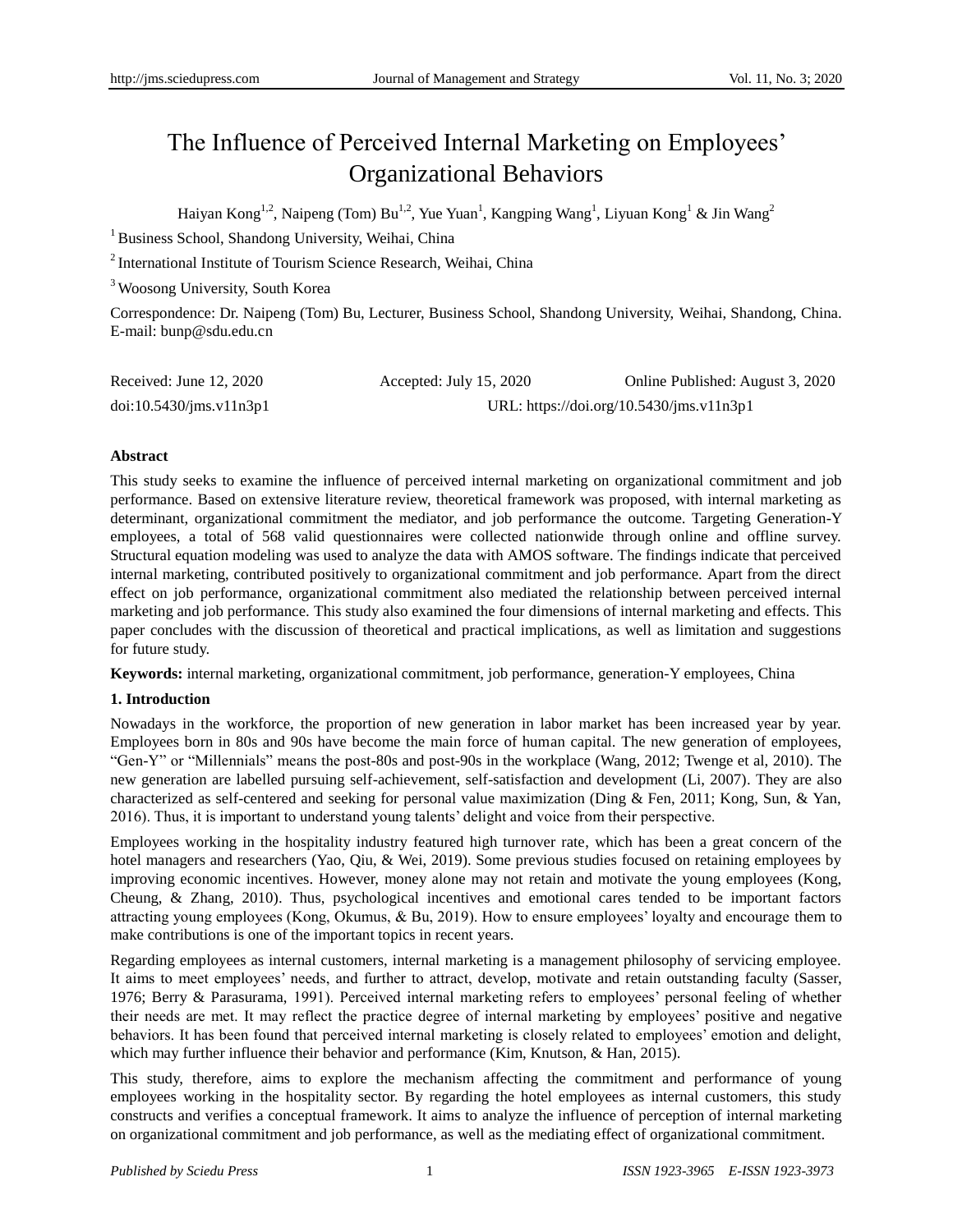## **2. Literature Review**

## *2.1 The Relationship Between Internal Marketing and Organizational Commitment*

Internal marketing is an employee-pleasing management philosophy that improves employee satisfaction and organizational performance by providing good service (Sasser, 1976; Berry & Parasurama, 1991). Perceived internal marketing refers to employees' personal feeling of whether their needs are met. It may reflect the practice degree of internal marketing by employees' positive and negative behaviors. Organizational commitment refers to the relative strength of an individual's identification with and participation in a particular organization, and it reflect the loyalty and recognition of enterprise employees (Mowday, Steers, & Porter, 1979). George (2009) asserted that internal marketing programs are important antecedents of business performance indicators (e.g., service quality, turnover rate, customer conscious employees, and organizational commitment). Tansuhaj, et al. (1991) claimed that thriving internal marketing programs are closely related to enhanced employee attitudes including organizational commitment, job involvement, work motivation, and job satisfaction.

Internal support, including internal communication and working conditions, has a significant effect on employees' organizational commitment (Schneider, White, & Paul, 1998). It has been found that internal marketing was an effective way to reduce turnover intention (Kim, Song,  $\&$  Lee, 2016). When employees are aware of the organization's efforts in meeting their needs, they have a high job satisfaction, which in turn lead to commitment to the organization (Kong, Okumus, & Bu, 2019; Tsai & Wu, 2011). Abzari et al. (2011) stated that internal marketing has been identified as an effective strategy to equip organizations with capabilities and competencies while enjoying environmental opportunities. Other researchers explained that the main aim of internal marketing is fulfilling employees' needs or wants in order to retain employees and encourage them to deliver superior customer services (Berry, 1981; Kotler & Armstrong, 1991). Cooper and Cronin (2000) claimed that internal marketing should be considered for the organization's active efforts for education, reward, and as a way to better manage human resources, in general. That is, through internal marketing activities, the enterprise conveys its own business vision and mission, shows employees a clear goal to strive for, and improves the organizational commitment continuously (King, Murillo, & Lee, 2017; Wang & Song, 2013). Thus, it is proposed that:

H1: perceived internal marketing may have a positive effect on organizational commitment.

#### *2.2 The Relationship Between Organizational Commitment and Job Performance*

Organizational commitment is also a variable that has a significant impact to the job performance. Robbins (2006) defined organizational commitment as a stage in which the employee recognizes a certain group with the goals, and hopes to maintain the status as the group member. Shahab and Nisa (2014) claimed that organizational commitment has strong and positive relationship to job performance (Ahmad et al., 2010; Hettiarachchi & Jayaeathua, 2014).

As a psychological link between employees and organization, organizational commitment reflects employees' attitudes and behaviors towards the organization. Increasing organizational commitment may help enterprises retain qualified employees and create greater value for enterprises. Employees with a high level of organizational commitment may have more enthusiasm for their work, and they tend to seek the value of life and obtain satisfaction in their work (Kong et al., 2018). It is found that positive emotions may positively affect employees' organizational commitment, and thus play a positive role in predicting employees' work performance (Kong, Jiang, Chan, & Zhou, 2018; Zhao, Shi, & Ye, 2015). Meanwhile, the higher the organizational commitment, the higher the employees' recognition of their enterprise (Isen & Reeve, 2005). They have a strong work tendency and are more motivated to complete their work and contribute to the realization of corporate strategic goals (Han, 2008). Based on the analysis, this study proposes the following hypothesis:

H2: organizational commitment may have a positive effect on job performance.

# *2.3 The Relationship Between Internal Marketing and Job Performance*

Internal marketing is one of the effective ways to obtain employee and keep them to be loyal. In the framework model of internal marketing theory, enterprises take a series of measures to motivate employees to complete their own work effectively and achieve the set goals of enterprises (Köseoglu, Parnell, & Guillet, 2019; Varey, 1995). The enhancement of employees' perception of internal marketing may improve their recognition of the organization, to some extent, affect their work attitude, work efficiency and service quality significantly (Rafiq & Ahmed, 2000; To, Martin, & Yu, 2015).

Performance is a stage of achievement of accomplishing certain work (Simanjuntak, 2011). It means that job performance is an achievement stage as a job accomplishment by and individual from the organization.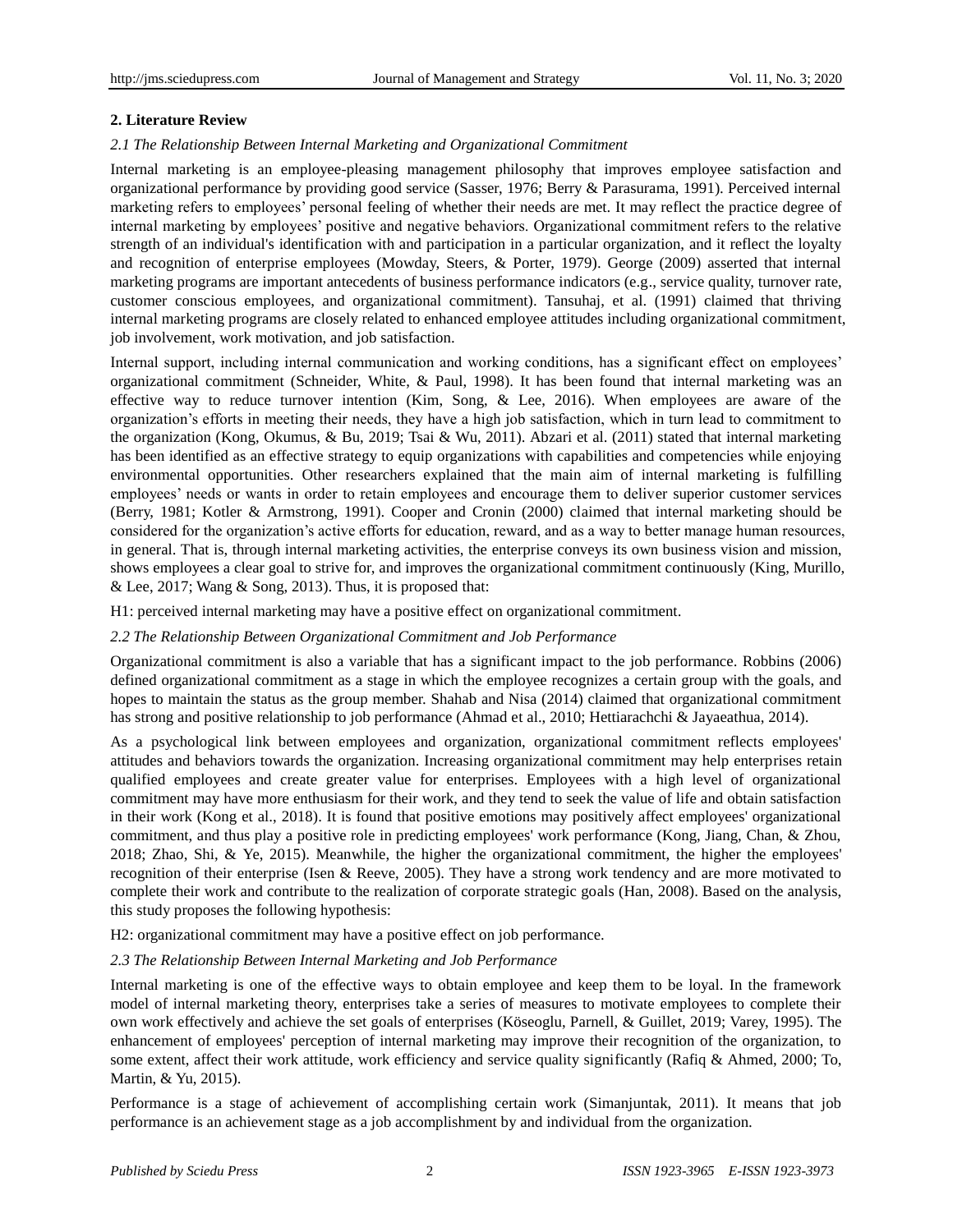Employees' perceptions of internal marketing may influence their emotion and behaviors (Wu & Chen, 2018). The perception of company's efforts in job and environment is closely related to their job satisfaction and affective commitment, which in turn affects their work attitude and behavior (Kong, Jiang, Chan, & Zhou, 2018). For example, when employees perceive their employer's effort in supporting their career development, they tend to devote themselves to the jobs and spend more times engage in providing good service to customers (Kong et al., 2015; Schneider & Bowen, 1985). By providing good service to internal customers, internal marketing may enhance young talents' job satisfaction, as well as organizational performance (Ling, 2005; Paraskevas, 2001). Thus, it is proposed that:

H3: Perceived internal marketing may have a positive effect on job performance.

## *2.4 The Mediating Effect of Organizational Commitment*

A review of extant literature shows the impact of organizational commitment. Organizational commitment has been a frequently studied construct attracting scholars from various theoretical perspectives. The relevance of organizational commitment as a mediator construct is also supoorted by research suggesting that organizational commitment has a significant impact on job performance.

The core idea of internal marketing is to treat employees as internal customers, and try to obtain recognition and loyalty from employees by meeting their different needs (Lings & Greenley, 2005). Internal marketing may help to reduce turnover intention, enhance organizational commitment, and further improve the overall work efficiency (Efthymios, 2011; Chang & Chang, 2007; Kong, 2013). It has been found that young staff's perception of internal marketing is closely related to job satisfaction and affective commitment (Wang, 2006), which may enhance task performance (Wang, Cong, & Ge, 2008). Employees with a high level of organizational commitment have a stronger sense of belonging to the enterprise, and they are more willing to contribute themselves to complete their own work better, and thus reflect a higher level of performance (Kong, Wang, & Fu, 2015). Their studies not only demonstrated the association between internal marketing and job performance, but also corroborated the positive effect of organizational commitment on performance. Thus, this study proposed the following hypothesis:

H4: Organizational commitment may mediate perceived internal marketing and job performance.



Figure 1. Proposed theoretical model

# **3. Research Methodology**

#### *3.1 Sample*

This study aimed to test the hypotheses developed in the theoretical model based on extensive literature review. Targeting new generation of employees born after 1980, this study collected data by convenience sampling method. In order to ensure that employees have an objective evaluation of the enterprise's internal marketing, respondents were required to have at least one year working experience.

#### *3.2 Measurement Items*

A preliminary list of measurement items was generated after a review of the literature related to internal marketing, organizational commitment, and job performance. This study is a quantitative study, designed to explain the effect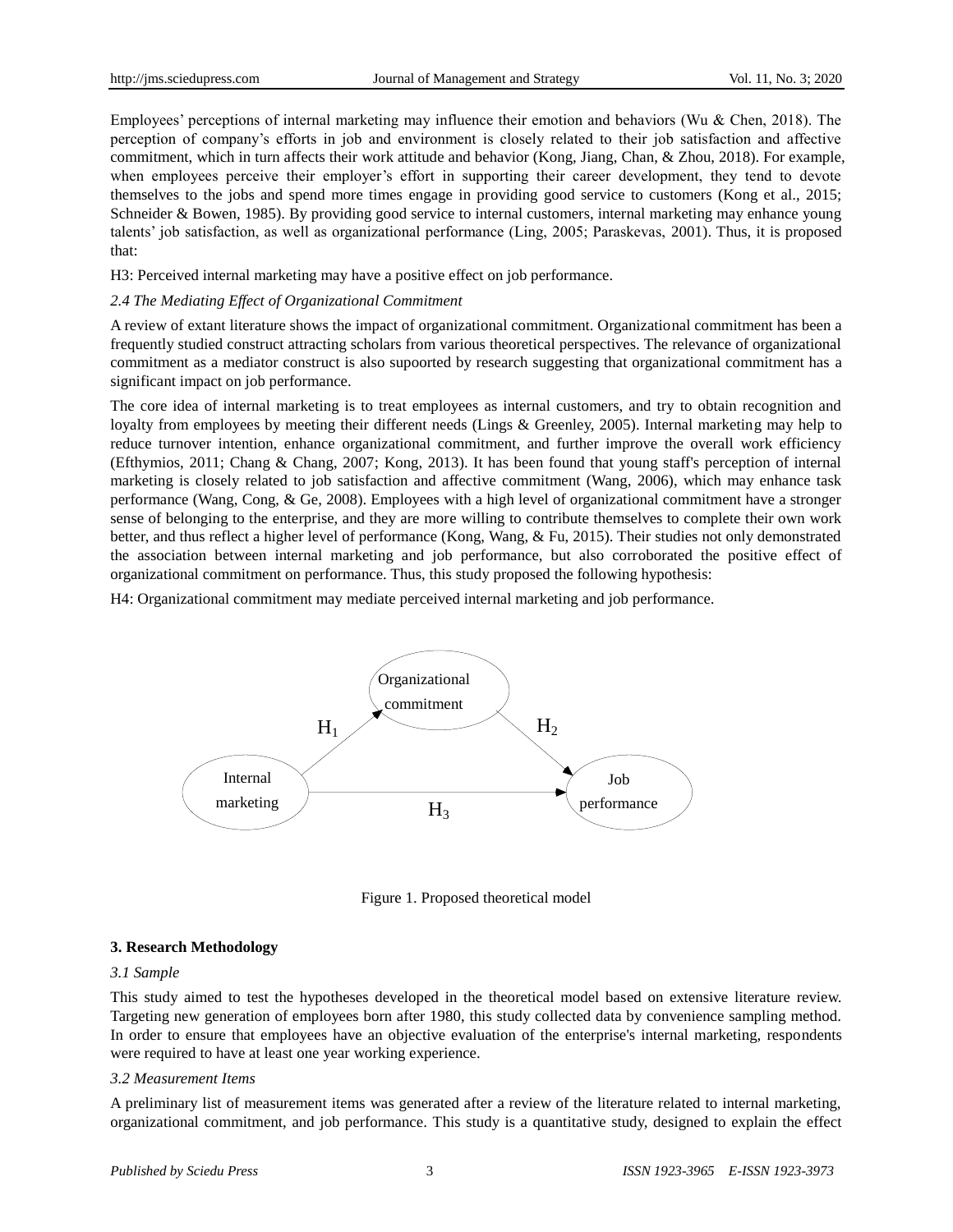among variables or the relationship that affects between variables through hypothesis testing. Internal marketing measurement scale referred to the research of Wang (2006), with a total of 20 questions, including "my organization care about my welfare". Organizational commitment was measured with scales developed by Allen & Meyer (1990), with a total of 18 items, with sample title as "I am willing to work in this company all the time". Job performance was measured by five questions, developed by Williams & Anderson (1991), and the sample question was "I can perform tasks assigned by my supervisor". All of the measurement items were examined using a seven-point Likert-type scale with 1 indicating disagree strongly, and 7 referring to agree strongly.

## *3.3 Data Collection*

The survey was conducted nationwide through online and offline channels. Online questionnaires were distributed through Wenjuanxing App, and offline data were collected by convenience sampling method. A total of 605 questionnaires were collected. After data screening and deleting the missing data, a total of 568 valid data were obtained for further analysis, and these data were found to follow a multivariate normal distribution.

#### *3.4 Data Analysis Method*

In this study, structural equation modelling (SEM) method was used to analyze the data with AMOS software. Procedurally, in the first stage, SEM helps to find the best fitting model by establishing the best fitting measurement model, and in the second stage, helps to test the hypothesized structural model (Byrne, 2001). The analysis process was arranged as follows. Firstly, the individual measurement model was tested, then overall measurement model, and finally, the structural model.

While testing the individual measurement model, exploratory factor analysis (EFA) and confirmatory factor analysis (CFA) were conducted respectively. The dataset was randomly split into two equal subsets of 284, which was used to run EFA and CFA. EFA with varimax rotation was first conducted with one subset to simplify the interpretation of the identified factors and to determine the major constructs in the data (Field, 2005). CFA was then conducted with the other subset to specify the relationships between the observed items and their posited underlying factors. Once the individual measurement model was examined, overall measurement model and structural model were then conducted with the entire data.

## **4. Research Results**

# *4.1 Profile of the Respondents*

Among the 568 respondents, the proportion of men and women is almost the same, with women 51.6% and men 48.4%. The majority of the participants aged between 25 to 35 years old, accounting for 65.8%. Most of the respondents have received higher education, with 52.9% of them with bachelor degree or master degree. More than 42.4% of the young employees had 1-3 years of working experience, 22.2% and 21.1% of them had worked for 4-6 years and 7-10 years, respectively. More than half of the respondents are senior staff, and 20.2% of them are middle level managers.

#### *4.2 Individual Measurement Model of Internal Marketing*

#### EFA of internal marketing

First, the data was equally divided into two parts, one part for exploratory factor analysis (EFA), and another for confirmatory factor analysis (CFA). EFA with varimax rotation was suggested an appropriate first step to simplify the factors and to find the major construct of the data. The result of Bartlett's test of sphericity was significant, and the KMO of sampling adequacy was 0.92, indicating a satisfactory level for the appropriateness of factor analysis. Four factors were extracted, namely, internal product, internal price, internal distribution and internal promotion. The items comprising internal marketing explained 68.91% of the total variance. The reliability values of the four dimensions (alpha  $\alpha$ ) were 0.87, 0.92, 0.87 and 0.86, respectively, all greater than the standard level of 0.7. All these combined to indicate that the items comprising the four dimensions were internally consistent and stable, and together formed a reliable scale.

#### CFA of internal marketing

According to the results of EFA, internal marketing was divided into four dimensions, each of which has different measurement items. Therefore, internal marketing has two layers of latent variables and needs to conduct two confirmatory factor analysis, including first-round CFA and second-round CFA.

#### First-round CFA analysis

The relationship between each observation variable and the four dimensions was examined first, and yielded the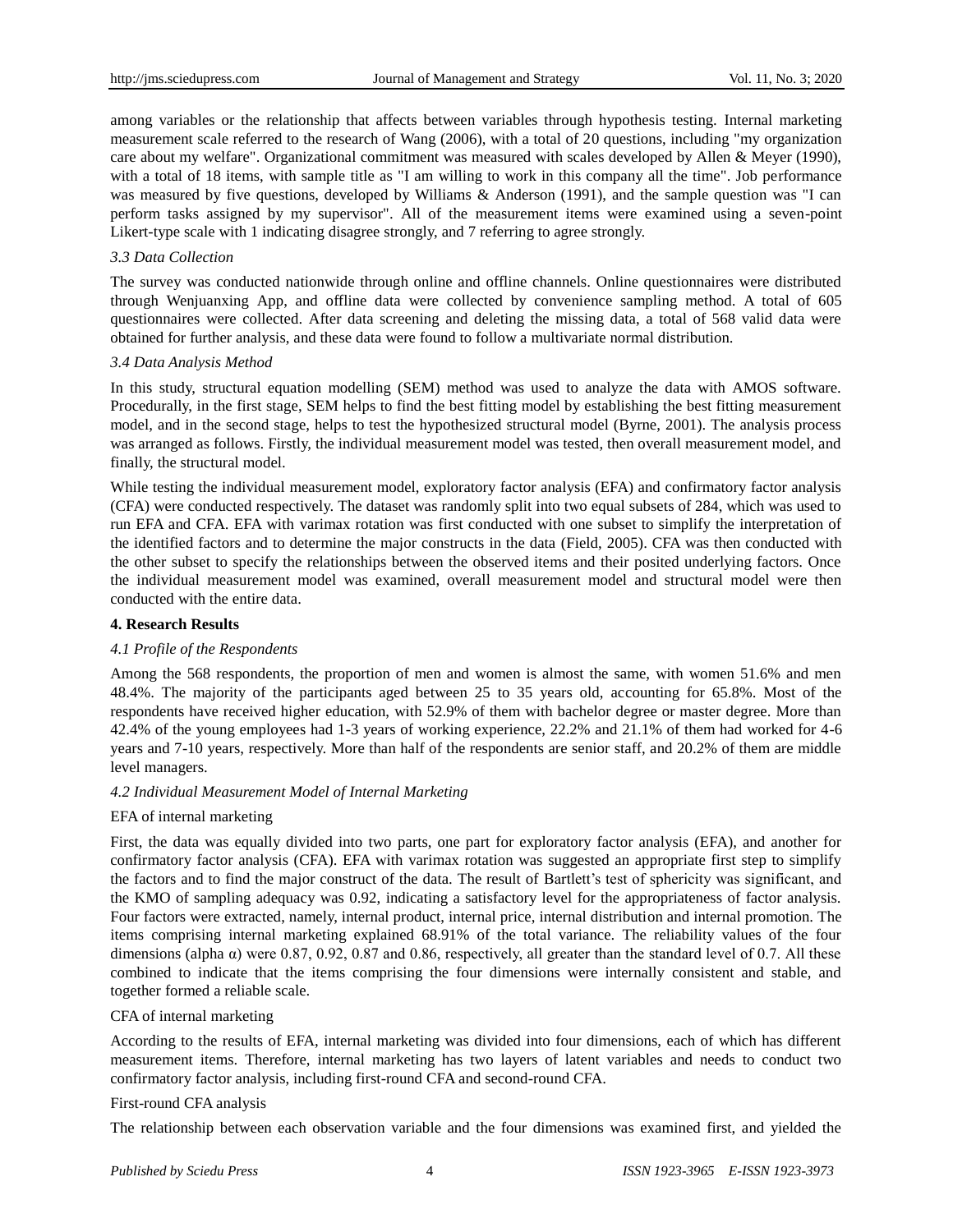results as follows:  $\gamma$ 2 =330.52, df=164, GFI =0.91, CFI =0.97, and RMSEA =0.06. The first-round CFA analysis of internal marketing were shown in Table 1. The estimated values of standardized parameters of each observation variable were all greater than 0.5, and significant (t value  $>1.96$ ). The degree to which the observation variable was interpreted by latent variables (SMC) is all greater than 0.5. The average extracted variance value (AVE) was used to test the structural validity (convergent validity and discriminant validity). AVE value exceeded 0.50, indicating the satisfactory level of convergent validity. In addition, the AVE value was greater than the squared correlation estimate, providing good evidence of discriminant validity (Fornell & Larcker, 1981).

Table 1. Correlations (Squared Correlation), Reliability, AVE, and Mean of internal marketing

|                       | Internal product              | Internal price                | Internal distribution | Internal promotion |
|-----------------------|-------------------------------|-------------------------------|-----------------------|--------------------|
| Internal product      | 1.00                          |                               |                       |                    |
| Internal price        | $0.79^{**}(0.62)$             | 1.00                          |                       |                    |
| Internal distribution | $0.69$ <sup>**</sup> $(0.48)$ | $0.71$ <sup>**</sup> $(0.50)$ | 1.00                  |                    |
| Internal promotion    | $0.72**$ (0.52)               | $0.81**$ (0.66)               | $0.69**$ (0.48)       | 1.00               |
| Reliability           | 0.92                          | 0.93                          | 0.93                  | 0.94               |
| <b>AVE</b>            | 0.71                          | 0.74                          | 0.73                  | 0.76               |
| Mean                  | 5.35                          | 5.05                          | 5.19                  | 5.28               |
| Standard deviation    | 1.16                          | 1.36                          | 1.23                  | 1.33               |

Notes: \*\*  $P < 0.01$ 

## Second-round CFA analysis

The fit indices of second-round CFA analysis were as follows  $(\chi^2=333.63, df=166, GFI=0.91, CFI=0.97,$ RMSEA=0.06), indicating the model fit the data reasonably well. All The AVE value of each construct was above 0.50 and greater than the squared correlation, indicating that both the convergent and discriminant validity were satisfactory.

Table 2. Second-round CFA analysis results of internal marketing (N=284)

| Item                                                              | Estimate | $T$ value $(C.R.)$ | Standardized<br>estimates | <b>SMC</b> |
|-------------------------------------------------------------------|----------|--------------------|---------------------------|------------|
| Internal marketing $\rightarrow$ Internal product                 | 1.00     |                    | 0.85                      | 0.73       |
| Internal marketing $\rightarrow$ Internal price                   | 1.44     | $12.52***$         | 0.92                      | 0.85       |
| Internal marketing $\rightarrow$ Internal distribution            | 1.14     | $11.00***$         | 0.79                      | 0.62       |
| Internal marketing $\rightarrow$ Internal promotion<br>standards. | 1.34     | $11.80***$         | 0.86                      | 0.75       |

Notes: \*\*\* P<0.001.

# *4.3 Individual Measurement Model of Organizational Commitment*

# EFA of organizational commitment

The EFA results were consistent with the previous study results. Three factors with eigenvalues greater than 1 were extracted, namely, affective commitment, continuing commitment, and normative commitment. The total variance of explanation was 70.71%. Bartlett's test of Sphericity was significant and the Kaiser-Meyer-Olkin (KMO) measure of sampling adequacy was 0.93, suggesting that the patterns of correlations were relatively compact and may generate distinct and reliable factors (Field, 2005). All the factor loadings were greater than 0.40, and the reliability value exceeded 0.70. All these combined to indicate that the construct were internally consistent.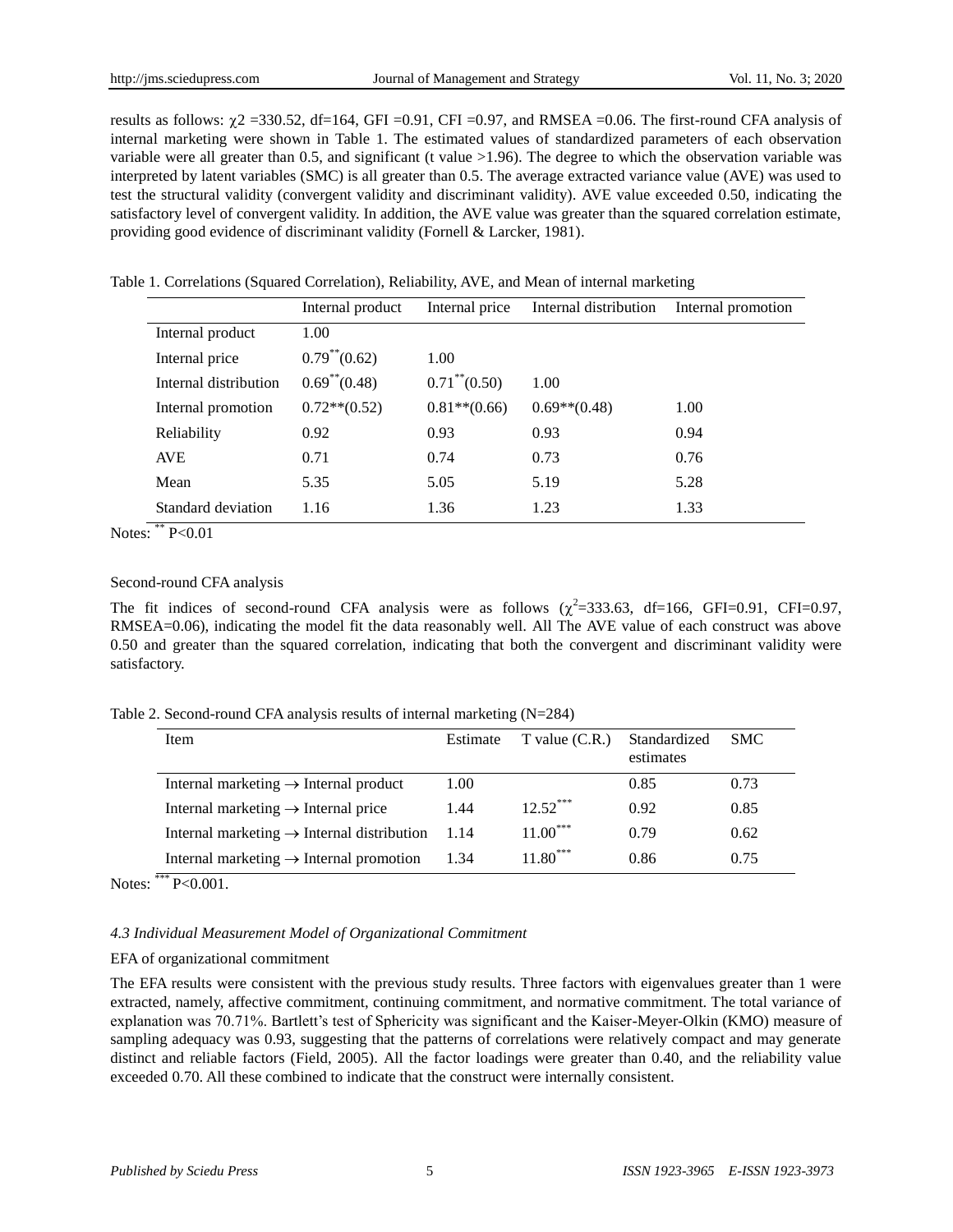# CFA of organizational commitment

## First-round CFA analysis

First-round CFA was conducted to verify the relationship between observed variables, affective commitment, continuance commitment and normative commitment. According to the results  $(\chi^2=195.10, df=132, GFI=0.93,$ CFI=0.98, RMSEA=0.04), all the indicators meet the corresponding standards, indicating that the model fit the sample data fairly well. As shown in Table 3, the AVE value of each dimension of career commitment was greater than 0.50 and the square of the correlation estimate between these measures. Thus, the convergent and discriminant validity of organizational commitment were confirmed.

|  |  |  | Table 3. Correlations (Squared Correlation), Reliability, AVE, Mean of organizational commitment |  |
|--|--|--|--------------------------------------------------------------------------------------------------|--|

|                        | Affective<br>commitment | Continuance<br>commitment | Normative<br>commitment |
|------------------------|-------------------------|---------------------------|-------------------------|
| Affective commitment   | 1.00                    |                           |                         |
| Continuance commitment | $0.69^{**}(0.48)$       | 1.00                      |                         |
| Normative commitment   | $0.65^{**}(0.42)$       | $0.60^{**}(0.36)$         | 1.00                    |
| Reliability            | 0.90                    | 0.92                      | 0.93                    |
| <b>AVE</b>             | 0.60                    | 0.66                      | 0.68                    |
| Mean                   | 5.38                    | 5.05                      | 4.94                    |
| Standard deviation     | 1.05                    | 1.22                      | 1.35                    |

Notes: \*\*  $P < 0.01$ 

# Second-round CFA analysis

The model fitting indexes of the second-round CFA  $(\chi^2=195.10, df=132, GFI=0.93, CFI=0.98, RMSEA=0.04)$ showed that the data had a good fit with the model. The standardized estimates of the three dimensions were all greater than 0.5, and the t value was greater than 1.96, which has reached a significant level statistically.

# *4.4 Individual Measurement Model of Job Performance*

# EFA of job performance

EFA with Varimax rotation was conducted, and the five items that explained 79.27% of the total variances. Bartlett test of sphericity was significant and the KMO measure of sampling adequacy was 0.90, indicating that the patterns of correlations are relatively compact. Cronbach's alpha of the scales was 0.93, above the minimum standard for reliability (0.70). It can therefore be concluded that the items comprising job performance construct were internally consistent and together formed a reliable scale.

# CFA of job performance

CFA of job performance yielded the following results, chi-square  $(\chi^2)$  =8.55, df=5, GFI=0.99, CFI=1.00, RMSEA=0.05. All the test indicators are in line with the standards, indicating that the data fit well with the model. The standardized parameter estimates of the five measuring items ranged from 0.74 to 0.85, all above 0.50. T values ranged from 13.22 to 15.86, all were greater than 1.96, indicating a significant level. AVE value was 0.65, greater than 0.50 and the squared correlation, confirming both the convergent validity and discriminant validity were satisfactory.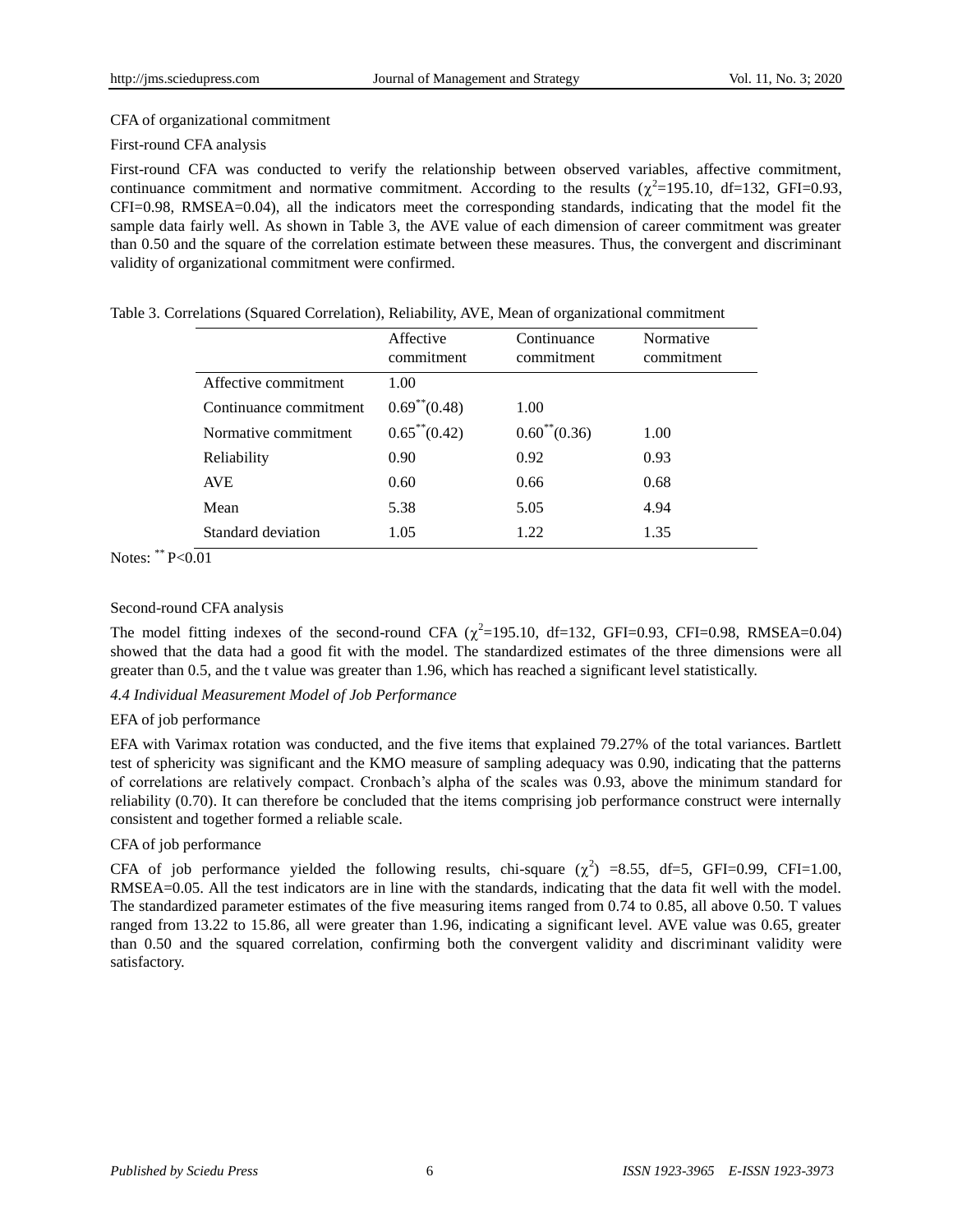|                 | JP1                | JP2               | JP3               | JP4               | JP5  |  |
|-----------------|--------------------|-------------------|-------------------|-------------------|------|--|
| JP1             | 1.00               |                   |                   |                   |      |  |
| JP <sub>2</sub> | $0.59^{**}(0.35)$  | 1.00              |                   |                   |      |  |
| JP3             | $0.67$ ** $(0.45)$ | $0.64^{**}(0.41)$ | 1.00              |                   |      |  |
| JP4             | $0.67^{**}(0.45)$  | $0.63^{**}(0.40)$ | $0.73^{**}(0.53)$ | 1.00              |      |  |
| JP <sub>5</sub> | $0.63^{**}(0.40)$  | $0.60^{**}(0.36)$ | $0.69^{**}(0.48)$ | $0.68^{**}(0.46)$ | 1.00 |  |
| Reliability     |                    |                   | 0.90              |                   |      |  |
| <b>AVE</b>      |                    |                   | 0.65              |                   |      |  |
| Mean            | 4.56               | 5.06              | 4.72              | 4.60              | 4.83 |  |
| <b>SD</b>       | 1.45               | 1.46              | 1.39              | 1.35              | 1.47 |  |

|  | Table 4. Correlations (Squared Correlation), Reliability, AVE, and Mean of job performance |  |  |  |
|--|--------------------------------------------------------------------------------------------|--|--|--|
|  |                                                                                            |  |  |  |

\*\* $P < 0.01$ 

#### *4.5 Overall Measurement Model*

The overall measurement model test results showed that chi-square  $(\chi^2)$  =1277.78, df=850, GFI=0.91, CFI=0.98, RMSEA=0.03, indicating a good fit between the model and data. The AVE value was greater than 0.5 and the squared correlation coefficient, confirming both the convergent and discriminant validity were satisfactory. Thus, the overall measurement model structure validity reached a satisfactory level.

| Table 5. Correlations (Squared Correlation), Reliability, AVE, and Mean of overall measurement model |  |  |  |  |  |  |
|------------------------------------------------------------------------------------------------------|--|--|--|--|--|--|
|------------------------------------------------------------------------------------------------------|--|--|--|--|--|--|

|                           | Internal marketing | Organizational commitment | Job performance |
|---------------------------|--------------------|---------------------------|-----------------|
| Internal marketing        | 1.00               |                           |                 |
| Organizational commitment | $0.65^{**}(0.42)$  | 1.00                      |                 |
| Job performance           | $0.54^{**}(0.29)$  | $0.55^{**}(0.30)$         | 1.00            |
| Reliability               | 0.89               | 0.81                      | 0.92            |
| <b>AVE</b>                | 0.67               | 0.59                      | 0.70            |
| Mean                      | 5.22               | 5.12                      | 4.75            |
| Standard deviation        | 1.11               | 1.03                      | 1.21            |

\*\*  $P < 0.01$ 

#### *4.6 Structural Model*

While finishing the test of measurement model, the structural model was evaluated. The structural model was examined with AMOS software with the whole sample data (N=568). As indicated in the conceptual framework, the structural model aims to assess the hypothesized theoretical relationships between perceived internal marketing, organizational commitment, and job performance. Perceived internal marketing and organizational commitment were proposed to be exogenous variables, and job performance to be endogenous ones. As internal marketing has four dimensions, this study further examined their influence on endogenous variable.

The model fit indices were as follows:  $\chi^2$ =1277.78, df=850, GFI=0.91, CFI=0.98, RMSEA=0.03. Based on the CFI, GFI, and RMSEA values, it was concluded that the model represented an adequate fit to the data. The T values were all greater than 1.96, reaching a significant level statistically. As shown in Figure 2, the path coefficient value and significance level combined to prove that the structural paths were both positive and significant, and thus all of the direct positive relationships were supported.

The mediating effect of organizational commitment was examined by Sobel Test, which seems to perform best in a Monte Carlo study ( MacKinnon, Warsi, & Dwyer, 1995), and converges closely with a sample size of greater than 50 or above. According to the formulae of MacKinnon et al., (1995), the indirect effect was calculated as: Indirect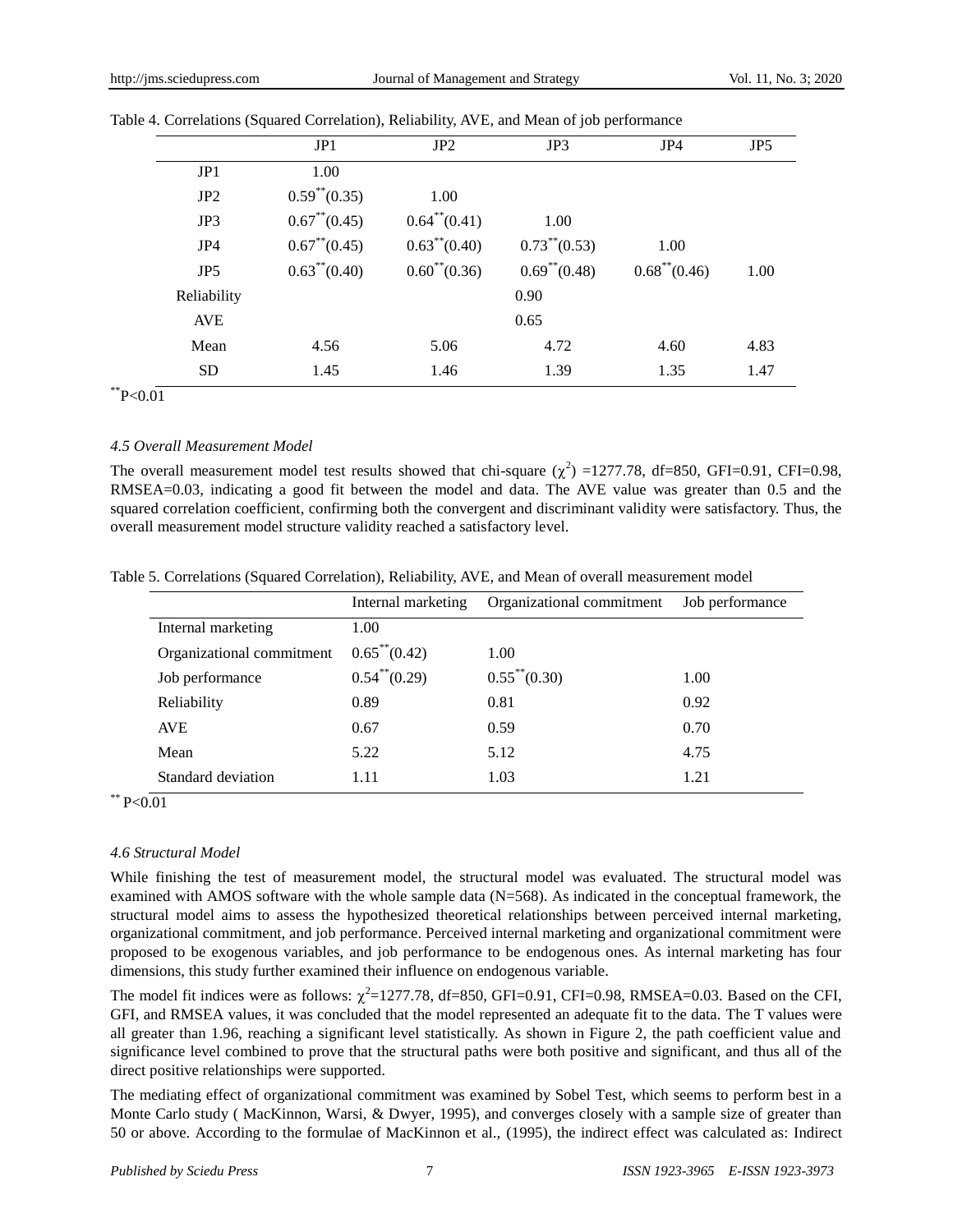effect  $= a \times b$  (where a is the path coefficient of the association between the exogenous variable and the mediator and b is the path coefficient of the association between the mediator and the outcome). The significance level was calculated using the Sobel test. The indirect effect value was 0.14, T value was 4.51. Thus, the results of the analysis of the mediating effect of organizational commitment were positive and significant.



Figure 2. Final structural model with the estimated path coefficients

## **5. Discussion and Conclusions**

#### *5.1 Conclusions*

The results of this study indicated that employees' perception of internal marketing was the positive predictor of organizational commitment and job performance. In addition, the four dimensions of internal marketing were found all positively related to employees' commitment and work outcomes. That is, implementing internal marketing activities may effectively improve employees' organizational commitment and job performance. As employees' satisfaction was the important predictor of customer satisfaction, it is thus important to enhance the satisfaction level of internal customers (Prayag, Hassibi, & Nunkoo, 2019). Regarding new generation of employees as internal customers, understanding their expectation and meeting their needs, these may enhance young generation's work initiative, which in turn lead to a win-win situation. Study results offer several theoretical and practical implications. They are provided below.

#### *5.2 Theoretical Implications*

Theoretically, this study explored internal marketing from young generation's perspective, and it may contribute to the literature from three sides. First, it linked perceived internal marketing with employees' job performance, and proposed the theoretical model. By exploring internal marketing from the human resources perspectives, this study highlighted the effects of employees' perceptions of internal marketing on their organizational behaviors. Employees working in the hospitality industry have high turnover rate and less organizational commitment. Thus, it is important to regard employees as internal customer. By meeting the needs of internal customer, the hotel industry may attract, develop, and retain qualified staff. Internal marketing is an effective management philosophy, which may enhance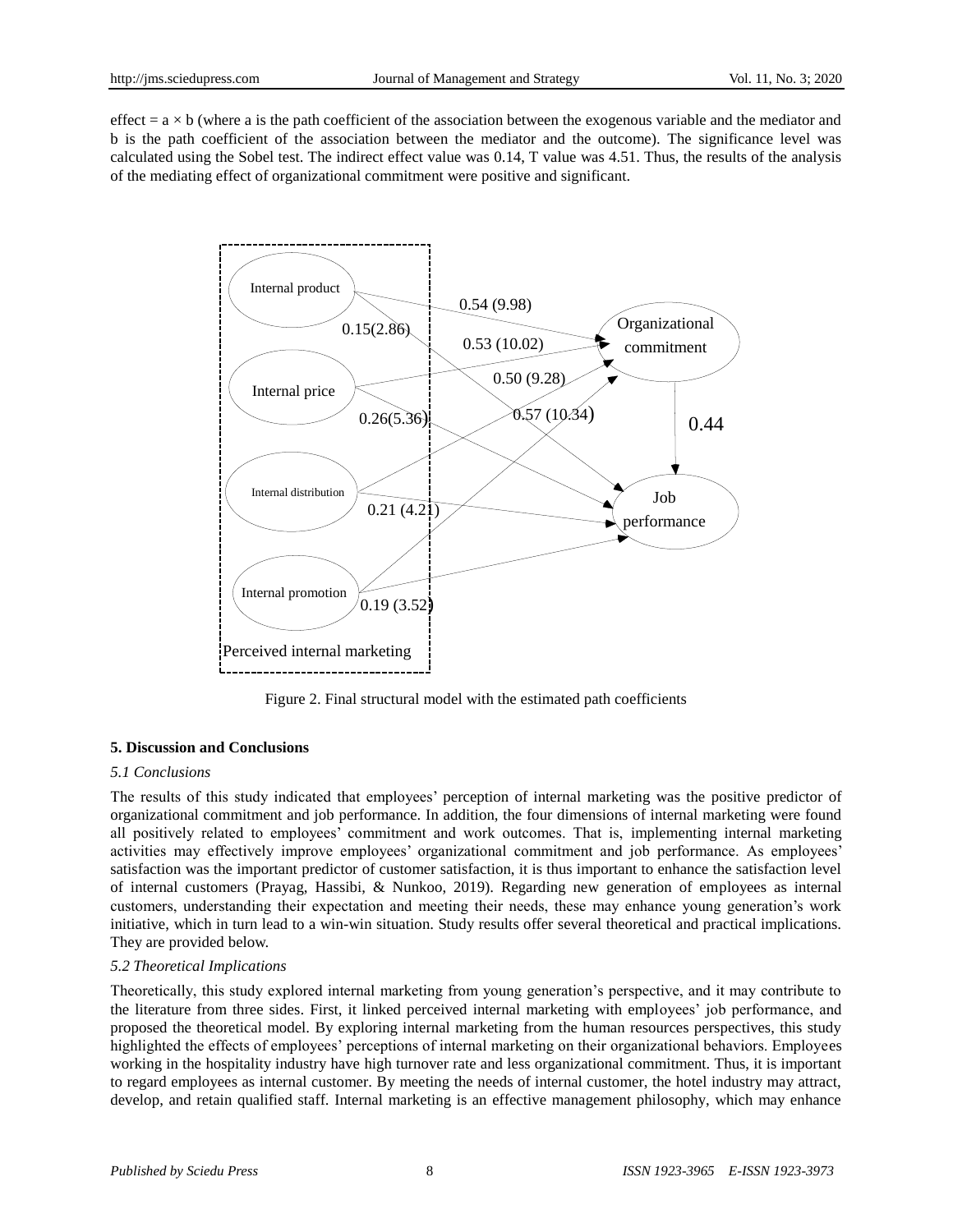employees' job satisfaction and organizational performance by providing good service to those internal customers (Lings, 2005).

Second, the findings may enrich the knowledge by examining the mediating effect of organizational commitment. Based on organizational commitment theory, this study regarded the employees as internal customers. The results indicated that apart from the direct apparent effect on job performance, organizational commitment also mediated the relationship between the four dimensions of perceived internal marketing and job performance. Organizational commitment was the important determinant of attitudinal and behavioral loyalty, and the commitment of young generation of hotel workers varied from that of previous generation (Lub, Nije, Bal, Blomme, & Schalk, 2012). Thus, the results of this study may enrich the knowledge and motivate researchers to further explore study relating to commitment of young generation.

Third, the results may stimulate further studies by revealing the effects of four dimensions of internal marketing. As an employee-pleasing management philosophy, internal marketing may enhance employee satisfaction by regarding employee as internal customer, and providing good service (Berry & Parasurama, 1991). There are four dimensions of internal marketing, namely, internal product, internal price, internal distribution, and internal promotion. This study has proved that four factors of internal marketing were all positively related to organizational commitment and job performance. Internal promotion contributed the most to organizational commitment with path coefficient of 0.57, followed by internal production, and internal price. In terms of the contribution to job performance, internal price contributed the most with path coefficient of 0.26, followed by internal distribution and internal promotion. Due to the different function of the four factors, there may be more rooms for further study.

## *5.3 Practical Implications*

Practically, this study highlighted the importance of understanding young generation's delight and voice from the internal marketing perspective. As there are four dimensions of internal marketing, it is necessary to develop tailor-made activities based on these four dimensions. First, it is important to enhance young employees' perception of internal product. Young employees have unique personalities, pursue life and work balance, and value long-term career development (Kong et al., 2016). Therefore, the enterprise should improve their perception of internal product, respect them and support their career development. For example, drawing a clear foreseeable future for young generation is a great motivation for them (Kong, Cheung, & Zhang, 2010). Employees may benefit from attending career workshops and training courses, especially those are good for their future employability. Another effective way for young talent to perceive internal product is to establish complete job information. Receiving job information is the right of young talents, and it is also the way for employees to understand organizational culture. The earlier they are informed the rights and duties of their job, the sooner generation Y employees become the part of the organization and enhance their work effectivity.

In addition, flexible compensation system is the right way to attract and retain the talents. Flexible benefit plans allow employees to choose among various benefits and levels of coverage. Choosing options that best fit their own needs, this is more suitable for young talents' needs and characteristics. These cafeteria benefit plans may make Generation Y more aware of the cost of the benefits, and give them a real sense of the value of the benefits their employers provide. Thus, it may enhance the organizational commitment and work passion.

Second, this study may shed lights on how to enhance perceived internal price of Generation Y employees. Regarding young employees as internal consumers, organization should provide them with various reasonable support as more as possible. The relationship between organization and individual may maintain a state of equal and mutual benefit. It is thus important to set up the cultural concept of "people" as the core, create "people-oriented" corporate values, put the staff in the first place, and show the essence of "internal customers" connotation. In addition, young employees prefer clear directions in their job and trust their ability to accomplish work-related tasks via empowerment. Psychological empowerment may encourage staff to achieve strong self-realization, and motivate them to perform better in the workplace (Kong et al., 2016). Furthermore, creating a good working atmosphere may help to strengthen emotional communication between the organization and new generation employees. All these may help to meet the emotional needs of young people, and help them to realize the internal price provided by their organizations.

Third, it is necessary to ensure the practice of internal distribution. Generation Y employees are highly educated, ambitious, and they pursue the equity in the workplace (Kong et al., 2019; Josiam et al., 2010). They hope to present their own ideas and make decision in the job. Establishing an efficient communication mechanism may help to broaden the communication channels with the new generation, and let them know the mission and vision of organization development. When employees are trusted and may voice their ideas, they feel a sense of pride and feel confident to communicate with others (McMillan et al., 2011), which may result in job and career satisfaction. All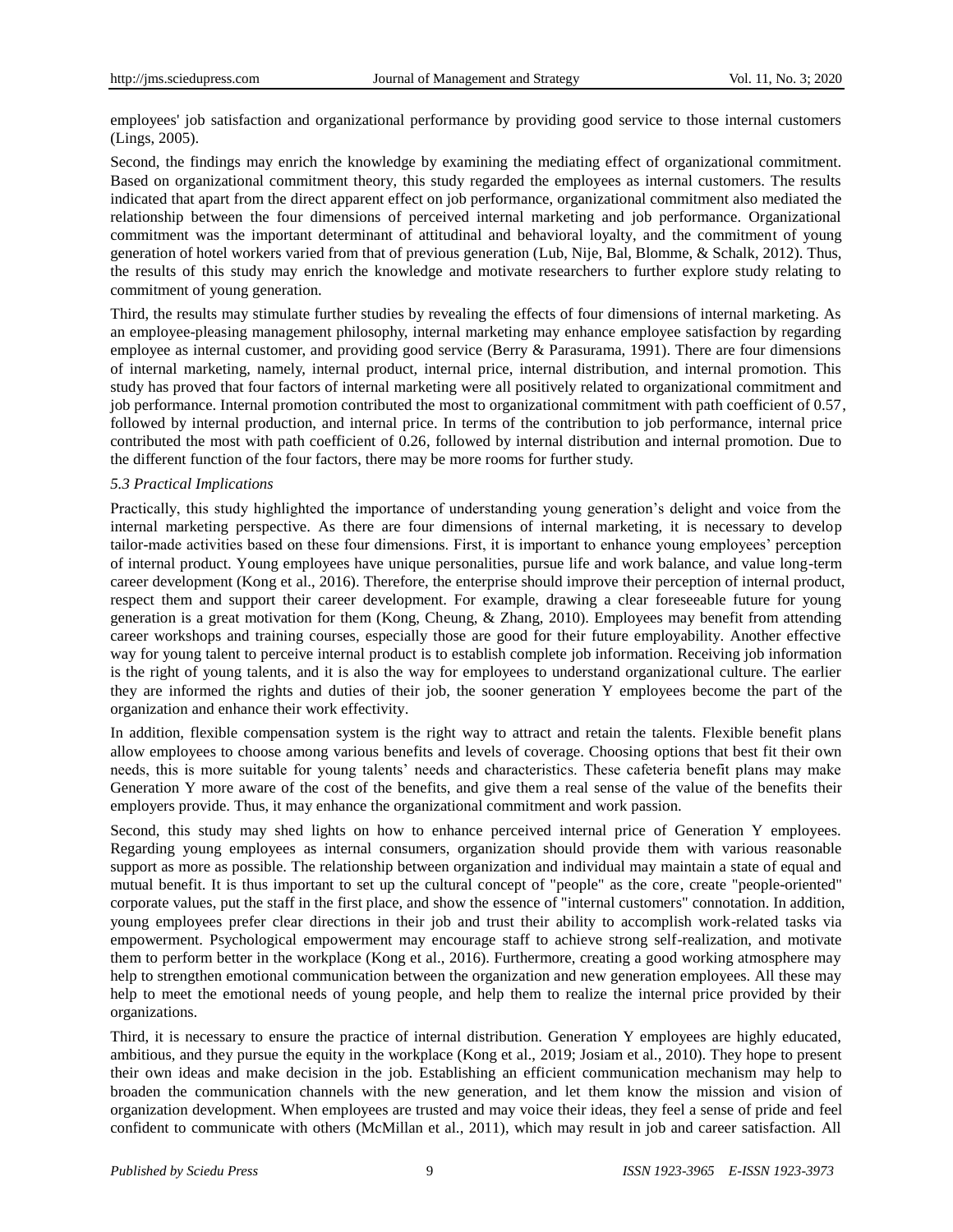these indicated that internal distribution may help to enhance young talents' commitment and performance.

Finally, it suggested the necessity of enhancing the perception of internal promotion. To attract and retain qualified staff, it is important to arouse the interest of young employees in jobs. Creating good working environment and providing tailor-made work support, may help employees to receive and have the real sense of positive job information, and finally enhance the perception of internal promotion. For example, young employees are under the pressures of both work and family (Kong et al., 2013), thus personal mental services and family-friendly benefits may be the most used rewards to motivate employees. In addition, recognition program, such as employee-of-the-month programs, is the widely-used incentives and also may increase the manager-employee exchanges. Providing challenging first jobs can be crucial for building confidence and a more realistic picture of what the young people can and cannot do. All these activities may help new generation employees to reach personal goals, achieve personal value, and enhance the positive perception of internal promotion of their organization.

## **6. Limitation and Suggestion for Future Research**

This study has some limitations in the research population and research methods. In terms of the research population, this study takes the new generation of employees as the respondents, and fails to analyze the perception of internal marketing of different ages. As employees commitment and behavior may vary from different age, gender, and working experience (Watson, Taheri, Glasgow, & O'Gorman, 2018), it is necessary to investigate perceived internal marketing from different age of employees. Future research may expand the scope of research objects and further test the correctness of the model and hypothesis. With regards to the research sampling method, this study collected data by convenience sampling, which means data were collected based on respondents' accessibility. There might be some limitations in the data, and future study should collect more general and representative data from a wide range of samples by using probability sampling methods.

Another issue is related to internal marketing, which was often conducted from the single perspective of managers or employees. However, the implementation of internal marketing involves both managers and employees. Thus, future study may enrich the perspective of internal marketing research, and then collect different opinions from both the manager and the employee sides.

#### **References**

- Abzari, M., Ghorbani, H., & Madani, F. A. (2011). The effect of internal marketing on organizational commitment from market-orientation viewpoint in hotel industry in Iran. *Int. J. Mark. Stud., 3*(1), 147-155.
- Ahmad, H., Ahmad, K., & Shah, L. A. (2010). Relationship between job satisfaction, job performance, attitude towards works and organizational commitment. *European Journal of Social Science, 8*(2), 257-267.
- Allen, N. J., & Meyer, J. P. (1990). The measurement and antecedents of affective, continuance and normative commitment to the organization. *Journal of Occupational Psychology*, *63*(1), 1-18.
- Berry, L. (1981). The employee as customers. *J. Retail Banking*, *3*(7), 25-80.
- Berry, L. L., Conant, J. S., & Parasuraman, A. (1991). A framework for conducting a services marketing audit. *Journal of the Academy of Marketing Science*, *19*(3), 255-268.
- Byrne, B. M. (2001). *Structural equation modeling with AMOS: Basic concepts, applications, and programming.* Lawrence Erlbaum Associates, London.
- Chang, C. S., & Chang, H. H. (2007). Effects of internal marketing on nurse job satisfaction and organizational commitment: Example of medical centers in Southern Taiwan. *J Nurs Res*, *15*(4), 265-274.
- Cooper, J., & Cronin, J. (2000). Internal marketing: A competitive strategy for the long-term care industry. *Journal of Business Research, 48*(3), 177-181.
- Ding, X., & Fen, S. (2011). Research on organizational behavior of post-80s employees in China. *Human Resource Management*, *11*, 75-79.
- Efthymios, I., & Constantinos, V. P. (2011). The effect of internal marketing on job satisfaction in health services: A pilot study in public hospitals in Northern Greece. *BMC Health Services Research*, *11*, 261.
- Field, A. (2005). *Discovering statistics using SPSS* (2nd ed.). London: SAGE Publications Ltd.
- Fornell, C., & Larcker, D. F. (1981). Evaluating structural equation models with unobservable variables and measurement error. *Journal of Marketing Research, 18*(1), 39-50.
- George, G. (2009). Internal marketing impact on business performance in a retail context. *International Journal of Retail & Distribution Management, 37*(7), 600-628.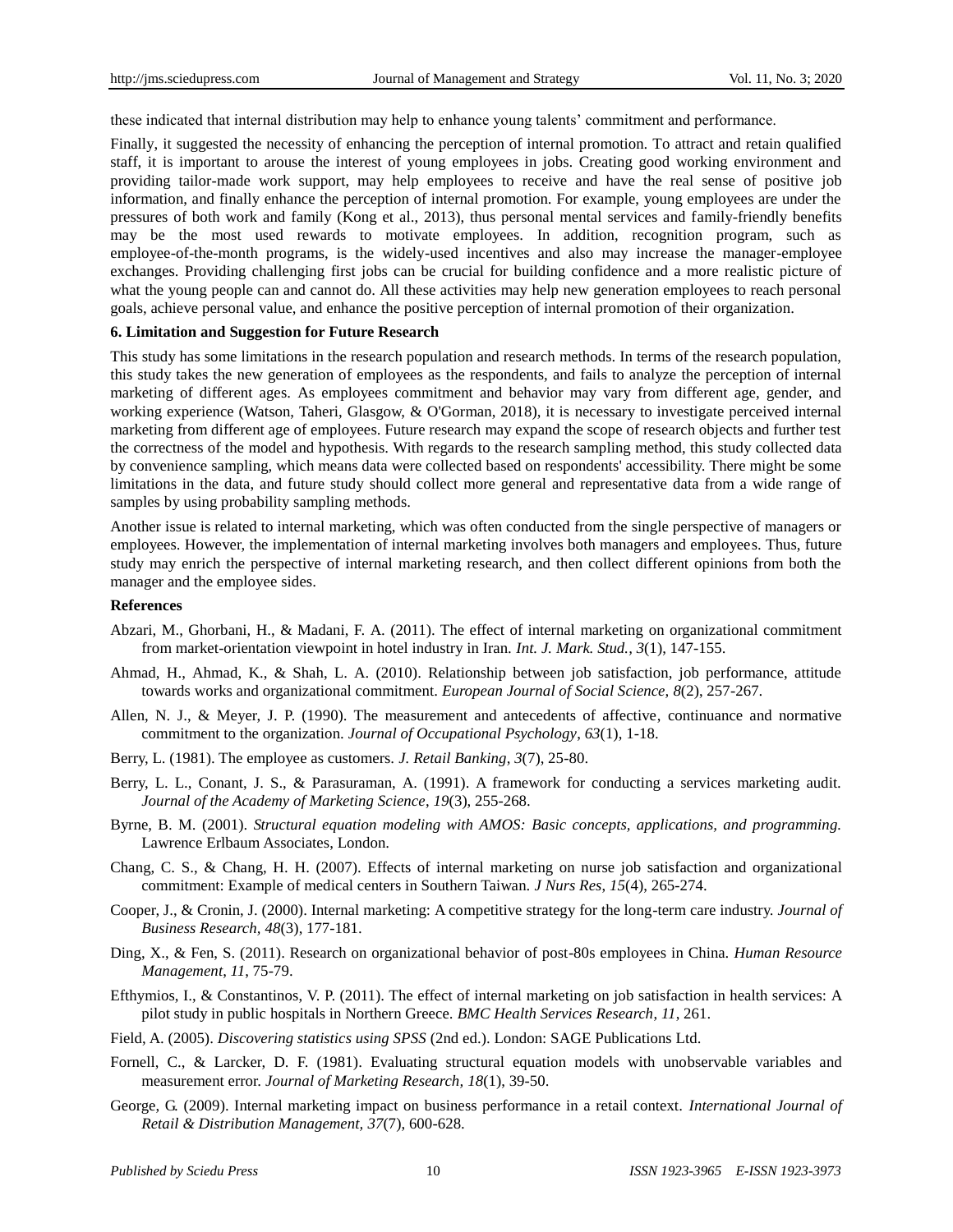- Han, Y. (2008). The relationship between job performance, job satisfaction, organizational commitment and goal orientation. *Journal of Psychology*, *40*, 84-91.
- Hettiarachchi, H. A. H., & Jayaeathua, S. M. D. Y. (2014). The effect of employer work related attitudes on employee job performance: A study of tertiary and vocational education sector in Sri Lanka. *Journal of Business and Management, 16*(4), 74-83.
- Isen, A. M., & Reeve, J. (2005). The influence of positive affect on intrinsic and extrinsic motivation: Facilitating enjoyment of play, responsible work behavior, and self-control. *Motivation and Emotion*, *29*(4), 295-323.
- Josiam, B. M., Devine, F. G., Baum, T., Crutsinger, C., & Reynolds, J. S. (2010). Attitudes to work of Generation Y students in hospitality management: A comparative analysis of students in England, Scotland and Northern Ireland. *Journal of Hospitality & Tourism Education, 22*(1), 44-53.
- Kim, J., Song, H. J., & Lee, C. K. (2016). Effects of corporate social responsibility and internal marketing on organizational commitment and turnover intentions. *International Journal of Hospitality Management*, *55,* 25-32.
- Kim, M. R., Knutson, B. J., & Han, J. B. (2015). Understanding employee delight and voice from the internal marketing perspective. *Journal of Hospitality Marketing & Management*, *24*(3), 260-286.
- King, C., Murillo, E., & Lee, H. (2017). The effects of generational work values on employee brand attitude and behavior: A multi-group analysis. *International Journal of Hospitality Management, 66*, 92-105.
- Kong, H. (2013). Relationships among work-supportive supervisors, career competencies, and job involvement. *International Journal of Hospitality Management, 33*(2), 304-309.
- Kong, H., Jiang, X., Chan, W., & Zhou, X. (2018). Job satisfaction research in the field of hospitality and tourism. *International Journal of Contemporary Hospitality Management, 30*(5), 2178-2194.
- Kong, H., Okumus, F., & Bu, N. (2019). Linking organizational career management with Generation Y employees' organizational identity: The mediating effect of meeting career expectations. *Journal of Hospitality Marketing and Management.*
- Kong, H., Sun, N., & Yan, Q. (2016). New generation, psychological empowerment: Can empowerment lead to high career competencies and career satisfaction?. *International Journal of Contemporary Hospitality Management, 28*(11), 2553-2569.
- Kong, H., Wang, S., & Fu, X. (2015). Meeting career expectation: Can it enhance job satisfaction of Generation Y? *International Journal of Contemporary Hospitality Management*, *27*(1), 147-168.
- Kong, H., Cheung, C., & Zhang, H. Q. (2010). Career management systems: What are China's state-owned hotels practising?. *International Journal of Contemporary Hospitality Management, 22*(4), 467-482.
- Köseoglu, M. A., Parnell, J. A., & Guillet, B. D. (2019). Linkages among nonmarket strategies, market strategies, organizational values and performance in the hotel industry: Preliminary evidence from Hong Kong. *Journal of Hospitality Marketing & Management, 3*, 1-18.
- Kotler, P., & Armstrong, G. (1991). *Principles of marketing.* Prentice Hall, Englewood Cliffs, NJ.
- Larcker, F. D. F. (1981). Evaluating structural equation models with unobservable variables and measurement error. *Journal of Marketing Research*, *18*(1), 39-50.
- Li, Z. (2007). Working characteristics and management strategies of "the new generation". *Chinese Human Resources Development*, *2*, 34-37.
- Lings, I., & Greenley, G. (2005). Measuring internal market orientation. *Journal of Service Research*, *7*(3), 405-413.
- Lub, X. D., Nije Bijvank, M., Bal, M., Blomme, R. J., & Schalk, R. (2012). Different or alike?: Exploring the psychological contract and commitment of different generations of hospitality workers. *International Journal of Contemporary Hospitality Management, 24*(4), 553-573.
- MacKinnon, D. P., Warsi, G., & Dwyer, J. H. (1995). A simulation study of mediated effect measures. *Multivariate Behavioral Research, 30*(1), 41-62.
- McMillan, C., O'Gorman, K. D., & MacLaren, A. C. (2011). A vehicle for the sustainable empowerment of Nepali women. *International Journal of Contemporary Hospitality Management, 23*(2), 189-208.
- Mowday, R. T., Steers, R. M., & Porter, L. W. (1979). The measurement of organizational commitment. *Journal of Vocational Behavior, 14*(2), 224-247.